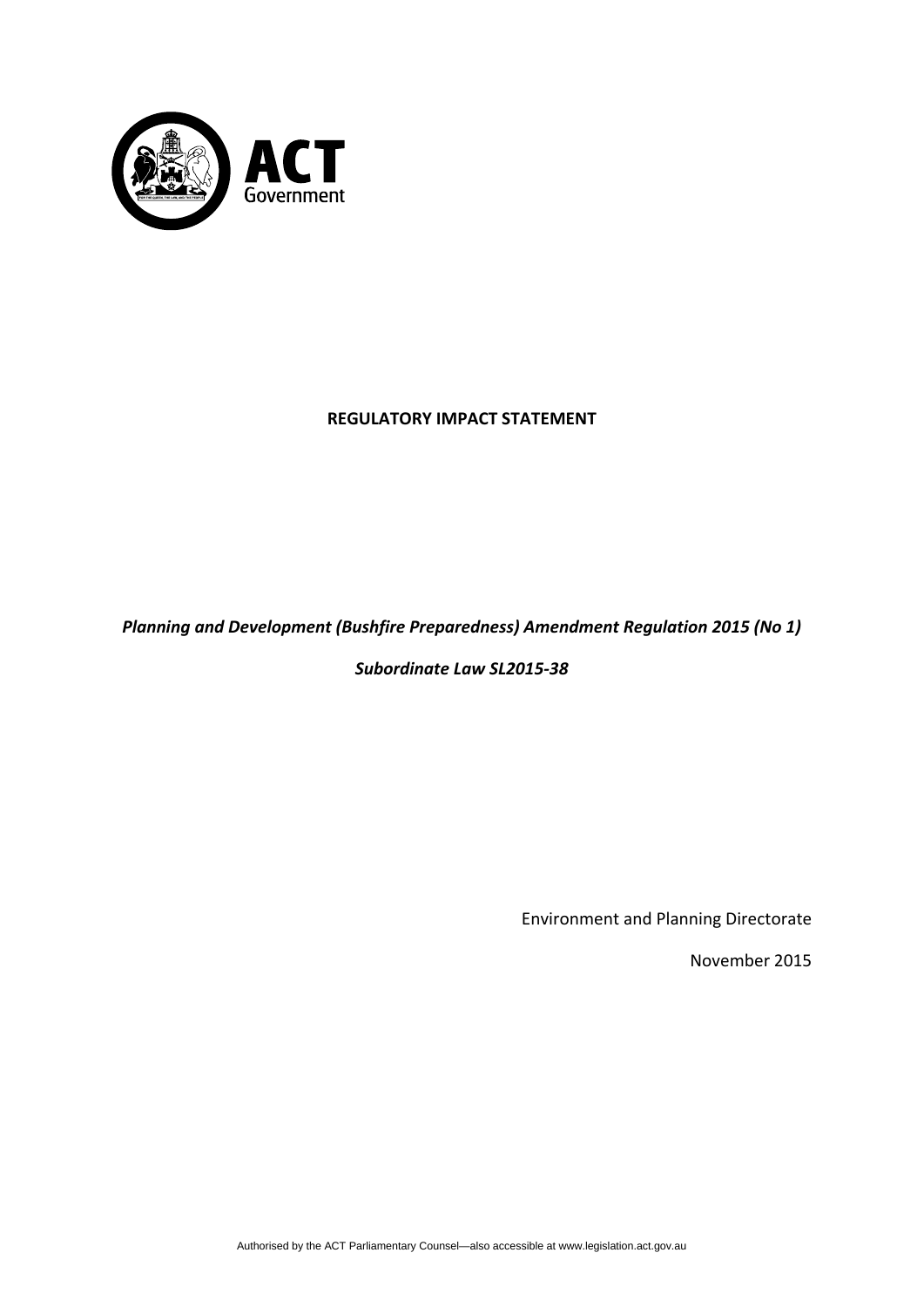# **Contents**

| Brief assessment of the consistency of the proposed law with Scrutiny of Bills Committee principles |  |
|-----------------------------------------------------------------------------------------------------|--|
|                                                                                                     |  |
|                                                                                                     |  |
|                                                                                                     |  |
|                                                                                                     |  |
|                                                                                                     |  |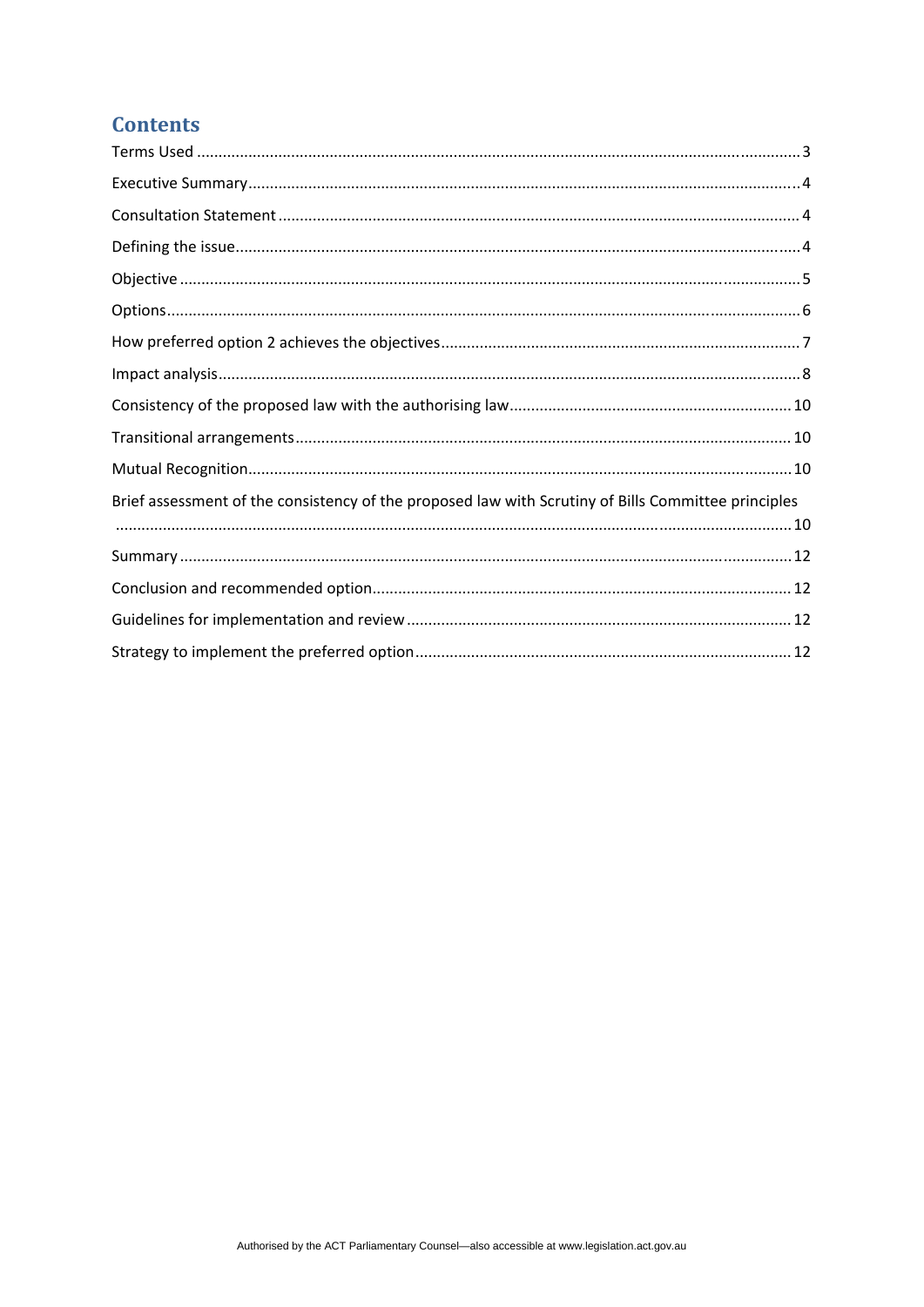# <span id="page-2-0"></span>**Terms Used**

In this regulatory impact statement the following terms are used:

| <b>ACAT</b>                                                                         | The Australian Capital Territory Civil and<br>Administrative Tribunal                                                                                                                                                                                         |
|-------------------------------------------------------------------------------------|---------------------------------------------------------------------------------------------------------------------------------------------------------------------------------------------------------------------------------------------------------------|
| <b>Amendment Regulation</b>                                                         | The amending regulation that is the subject of this<br>regulatory impact statement and which amends the<br>Regulation                                                                                                                                         |
| DA exempt                                                                           | Development that is exempt from the requirement to<br>obtain development approval under the<br>Planning and Development Act                                                                                                                                   |
| Environment                                                                         | Each of the following is part of the environment:                                                                                                                                                                                                             |
| (Note - this definition is taken directly from the<br>Planning and Development Act) | (a) the soil, atmosphere, water and other parts of the<br>earth;                                                                                                                                                                                              |
|                                                                                     | (b) organic and inorganic matter;                                                                                                                                                                                                                             |
|                                                                                     | (c) living organisms;                                                                                                                                                                                                                                         |
|                                                                                     | (d) structures, and areas, that are manufactured or<br>modified;                                                                                                                                                                                              |
|                                                                                     | (e) ecosystems and parts of ecosystems, including<br>people and communities;                                                                                                                                                                                  |
|                                                                                     | (f) qualities and characteristics of areas that<br>contribute to their biological diversity, ecological<br>integrity, scientific value, heritage value and amenity;                                                                                           |
|                                                                                     | (g) interactions and interdependencies within and<br>between the things mentioned in paragraphs<br>(a) to (f); social, aesthetic, cultural and economic<br>characteristics that affect, or are affected by, the<br>things mentioned in paragraphs (a) to (f). |
| <b>Environmental Authorisation</b>                                                  | An Environmental Authorisation and/or<br>Environmental Protection Agreement as may be<br>required by the EP Act                                                                                                                                               |
| EPA                                                                                 | The Environment Protection Authority, as established<br>under division 2.1 of the EP Act                                                                                                                                                                      |
| EP Act                                                                              | <b>Environment Protection Act 1997</b>                                                                                                                                                                                                                        |
| <b>EPD</b>                                                                          | The Environment and Planning Directorate                                                                                                                                                                                                                      |
| Planning and Development Act                                                        | Planning and Development Act 2007                                                                                                                                                                                                                             |
| Regulation                                                                          | Planning and Development Regulation 2008                                                                                                                                                                                                                      |
| <b>RIS</b>                                                                          | This regulatory impact statement                                                                                                                                                                                                                              |
| <b>TAMS</b>                                                                         | The Territory and Municipal Services Directorate                                                                                                                                                                                                              |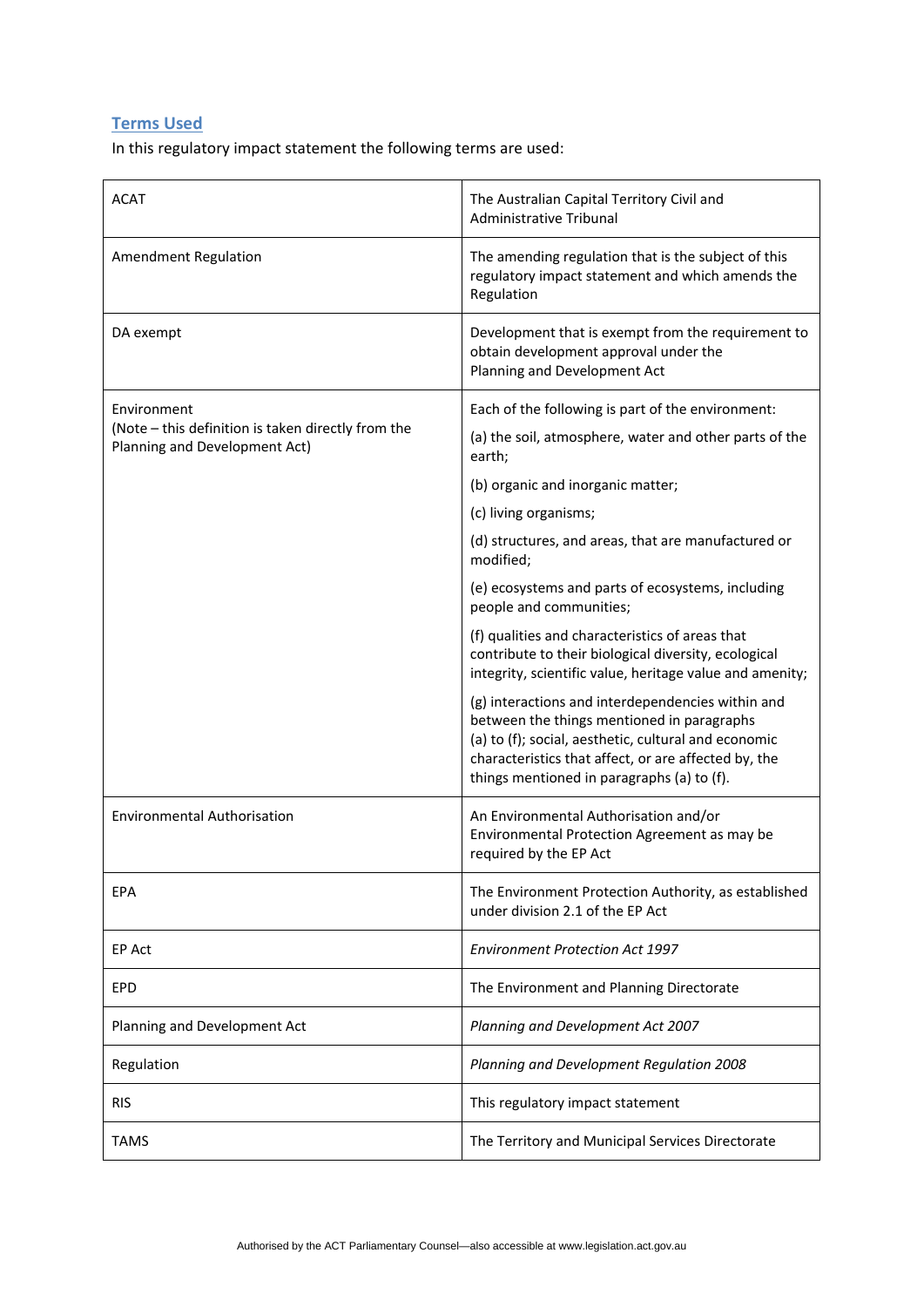#### <span id="page-3-0"></span>**Executive Summary**

This Amendment Regulation will reduce unnecessary regulatory burden, without compromising appropriate regulatory capture, and facilitate more efficient statutory clearance for some public works developments.

The ACT regularly undertakes a range of public works developments to improve, maintain and upgrade its assets, as well as undertaking development to prepare the city for bushfire events.

The Regulation (schedule 1, section 1.90 Public Works) provides an exemption from the need to obtain development approval for a range of developments undertaken by the ACT provided they satisfy certain criteria. One of these criteria is not requiring an Environmental Authorisation under the EP Act.

Many prescribed public works developments, including bushfire related developments, do not qualify for an exemption because, contrary to the mandatory criterion, they require an Environmental Authorisation. The Amendment Regulation proposes to switch this element from a disqualifying criterion to a precondition for an exemption. This could result in more public works developments, including the maintenance of municipal infrastructure and landscapes, and bushfire related developments, being exempt from the requirement to obtain development approval.

Additionally, this Amendment Regulation will help government respond to the recommendations of the performance audit report by the ACT Auditor‐General's Office into Bushfire Preparedness (Report No. 5/2013). It will also assist the ACT to improve, maintain and upgrade public works items.

While the changes discussed in this RIS relate to the facilitation of smaller scale developments, the reduction of regulatory burden on prescribed projects will potentially free up resources for work on delivering major projects in the ACT Strategic Bushfire Management Plan and improving, maintaining and upgrading important Territory assets.

## <span id="page-3-1"></span>**Consultation Statement**

EPD has conducted discussions with EPA and TAMS. Both EPA and TAMS have provided in principle support for the proposed Amending Regulation. It is noted that the Amending Regulation relates solely to works undertaken by or on behalf of the Territory.

#### <span id="page-3-2"></span>**Defining the issue**

#### Background

The ACT planning system is a track based system. Developments are assessed in the track appropriate for the complexity and potential impact they may pose on the environment. Tracks include impact, merit and code. There is also provision for specific developments to be exempt from the requirement to obtain development approval when certain criteria are met.

Item 1.90 of Schedule 1 of the Regulation lists and defines a range of public works developments carried out by or on behalf of the Territory that are potentially exempt from the requirement to obtain development approval.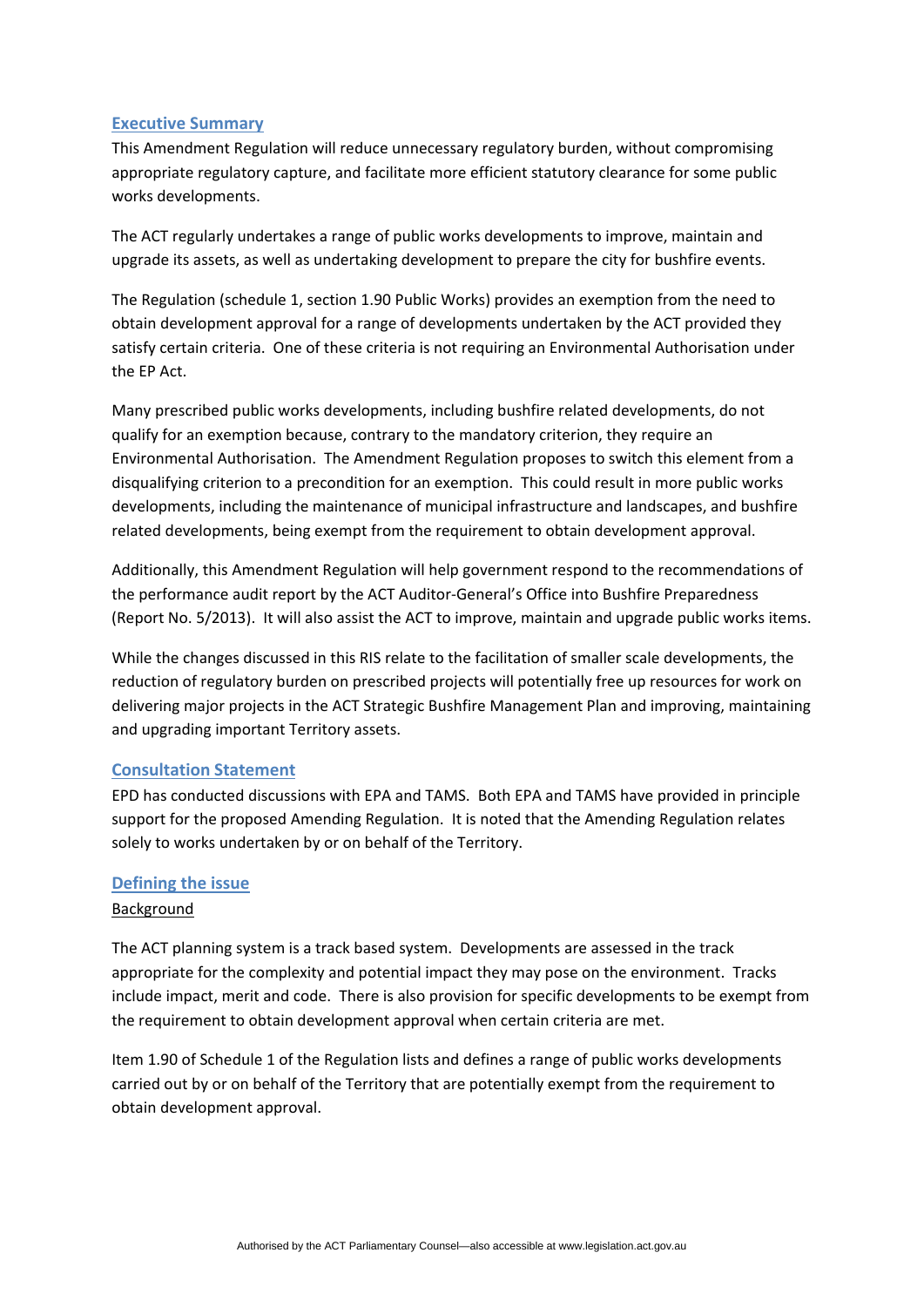Public works development includes:

- construction of public amenities;
- installation or maintenance of street and park furniture;
- the maintenance of stormwater drainage or flood mitigation measures;
- bushland regeneration, landscaping, gardening, tree planting, tree removal and fire fuel reduction, construction or maintenance of fire trails; and
- maintenance of a road or car park.

This exemption is only possible if the development fits within the parameters of the described works and if certain criteria are met. One of the criteria the development must meet is not requiring an Environmental Authorisation (Section 1.90 (1)(a)).

This requirement disqualifies many public works developments from being exempt as many require an Environmental Authorisation due to their location, or type of development. This includes, but is not limited to, day to day activities undertaken by the ACT such as the maintenance of a road or car park, bushfire preparedness related development such as fire fuel reduction, and the construction or maintenance of a fire trail. These developments contribute to the safe and efficient operation of the ACT.

The Amendment Regulation is intended to provide a clearer, less burdensome pathway through the planning process for public works. This will assist the ACT to carry out a range of important and regular developments including, for example, preparing for future bushfire events.

#### Examples of development undertaken frequently by the ACT that are not DA exempt

- The installation or maintenance of street and park furniture, as it requires an Environmental Authorisation. Under current arrangements, this development would not qualify for an exemption for the requirement to obtain development approval.
- The construction or maintenance of a footpath, bicycle path, bicycle parking facility, walking track or other pedestrian requires an Environmental Authorisation.
- Development such as bushland regulation, landscaping, gardening, tree planting, tree maintenance, tree removal or fire fuel reduction would also require an Environmental Authorisation.

In the circumstances, it would appear that development undertaken on a regular basis by the ACT such as maintaining footpaths and public roads, would not meet the exemption criteria and would therefore require development approval. The breadth of exclusion appears unintentional, and makes the system impracticable.

#### <span id="page-4-0"></span>**Objective**

The Regulation Amendment reduces the regulatory burden on defined public works undertaken by the ACT, whilst ensuring appropriate consideration for the protection of the environment remains in place. In summary, the Regulation Amendment is to:

- reduce unnecessary regulatory burden in connection with the development and implementation of public works;
- make the development assessment process for public works more efficient; and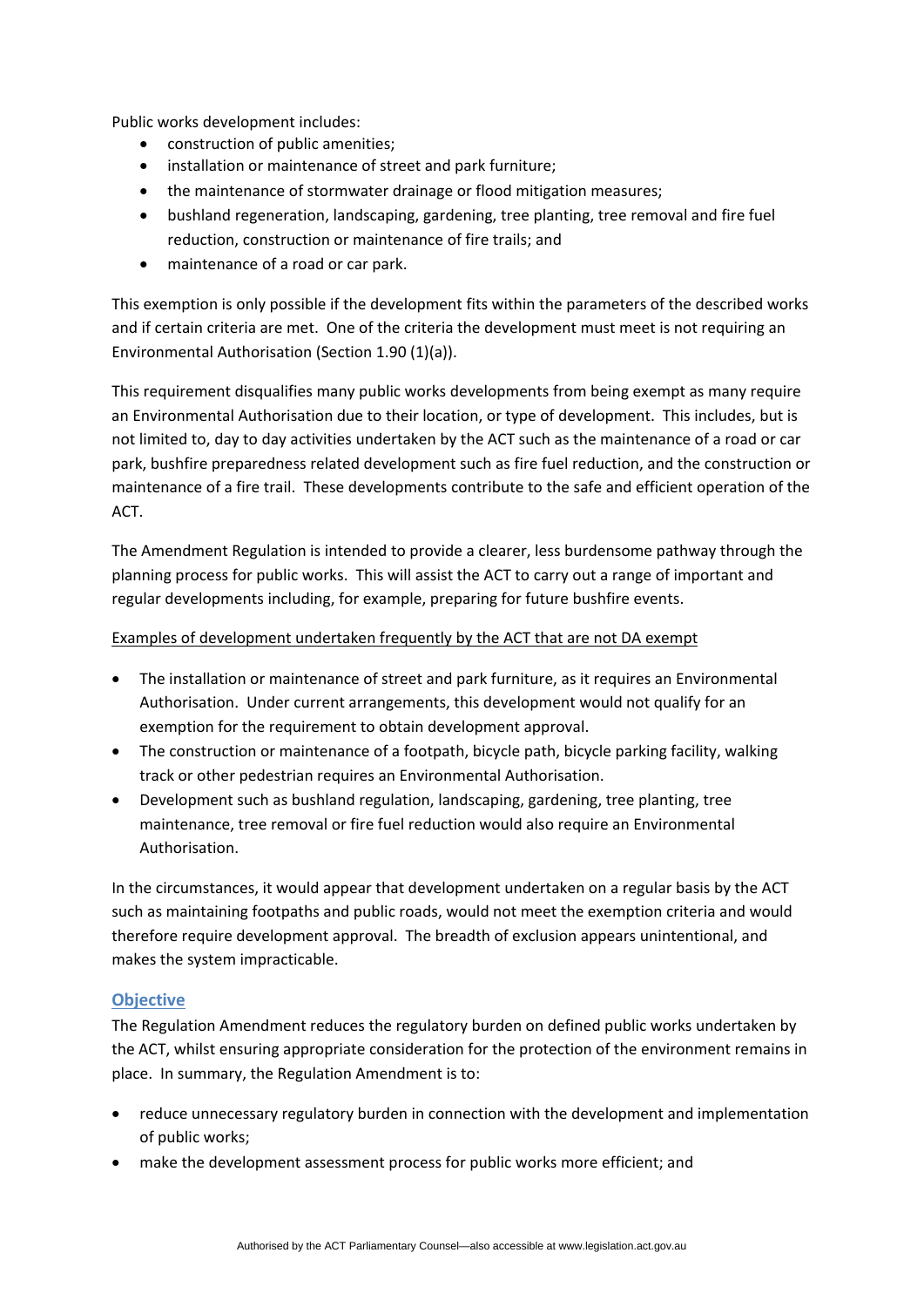maintain an appropriate level of protection for areas of environmental significance or sensitivity through existing legislative provisions, for example through environmental significance opinions and Environmental Authorisations.

The Regulation Amendment is consistent with the ACT Government's commitment to reduce red tape and decrease regulatory burden.

The Regulation Amendment is also consistent with the objectives of the Planning and Development Act. A key goal of the Government's reform of the planning system leading up to the introduction of the Planning and Development Act was to enhance the timeliness, transparency and efficiency of the planning processes.

One of the ways the Planning and Development Act achieves this goal is by allowing relatively straightforward developments to be exempt from the requirement to obtain development approval. This recognises that there is little value added by requiring a development application in such cases, given that typically the development application process would simply verify that the development is compliant with the relevant codes, but would not enhance the quality of the proposed development.

The Planning and Development Act provides for the removal of the need to obtain development approval for such straightforward or minor projects, for example, for new code compliant single residences, and certain public works. Such exemptions also serve to improve the efficiency of the development assessment process and the efficient use of assessment and Government resources by ensuring that only matters which have the potential to result in relevant impacts are open to the development application process and to ACAT merit review.

It is expected the Amendment Regulation will permit public works, including bushfire management, to be put in place more quickly, efficiently and to be maintained more effectively.

The Amendment Regulation leaves in place the assessment against the requirements of the Territory Plan for developments that do not meet the exemption criteria or public works definition.

Importantly, the provision in the Planning and Development Act (section 133 (2)(b)) that disqualifies development in the impact track from being exempt is unchanged by the Amendment Regulation.

## <span id="page-5-0"></span>**Options**

## 1. Do nothing – retain the existing Regulation

This would result in the retention of the current Regulation with no changes. There are three key concerns with the operation of the current Regulation:

- The current arrangements unnecessarily disqualify a multitude of public work developments including bushfire preparedness developments that would otherwise be exempt if they did not require an Environmental Authorisation.
- TAMS resourcing would continue to be unnecessarily focussed on preparing documentation for development applications for public work developments which could otherwise be DA exempt. This reduces their ability to carry out works in an efficient and responsive manner.
- EPD resourcing would continue to be unnecessarily focused on administering and assessing development applications for public works which should otherwise be exempt.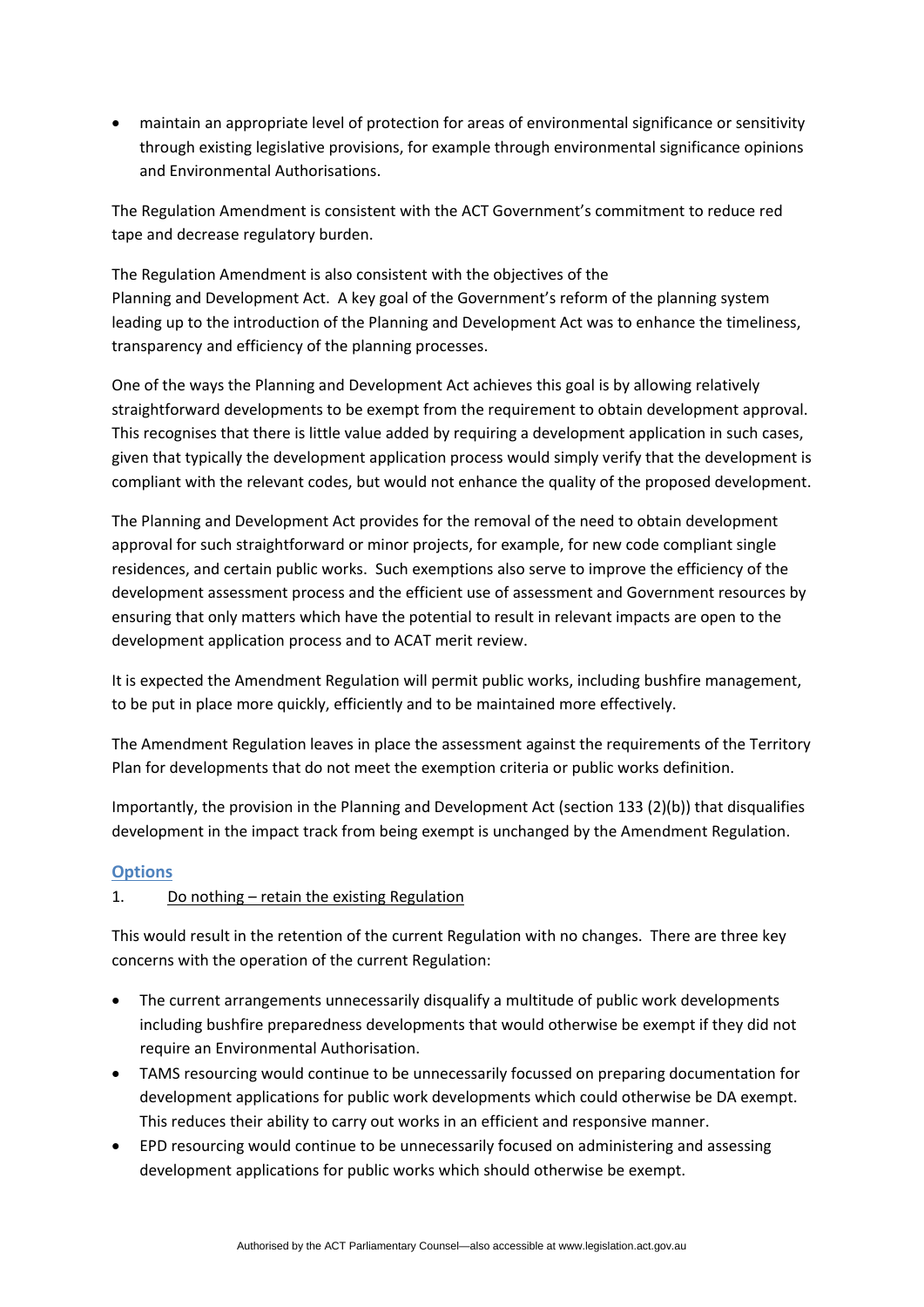This option would mean that development could not proceed without a development application if the development required an Environmental Authorisation. However, relevant protections would already be in place through the Environmental Authorisation, meaning the additional step of a development application would lead to duplication and unnecessary regulatory burden (cost and time).

This option would also be contrary to the ACT Government's goal to reduce unnecessary red tape and regulatory burden.

Option 1 is not recommended.

# 2. Amend the Regulation to provide that a development can be exempt if it holds any Environmental Authorisation required under the EP Act.

This option would achieve an appropriate balance between reducing red tape and regulatory burden, while also continuing to provide an appropriate level of consideration to ensure continued protection of the environment.

Under this option a development might still be exempt from the requirement to obtain development approval even if it requires an Environmental Authorisation. Such a development would be exempt if all other criteria were met and the EPA granted an Environmental Authorisation.

Once the Environmental Authorisation was obtained from the EPA, the proponent could then proceed with the development as they would normally for any other exempt development that met the general exemption criteria.

This option still enables proposals triggering the EP Act to be reviewed and ensures the protection of the environment, but without the need for the proponent to obtain development approval.

If the EPA reviewed an application and believed conditions were appropriate they would be imposed as part of the Environmental Authorisation.

The proposed Amendment Regulation option reduces regulatory burden on the ACT and potentially results in less impact on existing resources while maintaining appropriate assessment and protection of potential development impacts on the environment.

This option would result in a highly efficient and quick regulatory process, without compromising the key competing interests of human safety and environmental protection.

Option 2 is recommended.

## <span id="page-6-0"></span>**How preferred option 2 achieves the objectives**

Option 2 would make the process for developing and implementing public works of certain types (such as bushland regeneration, landscaping, gardening, tree planting, tree maintenance, and tree removal or fire fuel reduction) more flexible and quicker. This could lead to a reduction in cost burden and enable quicker responses to recognised areas of need.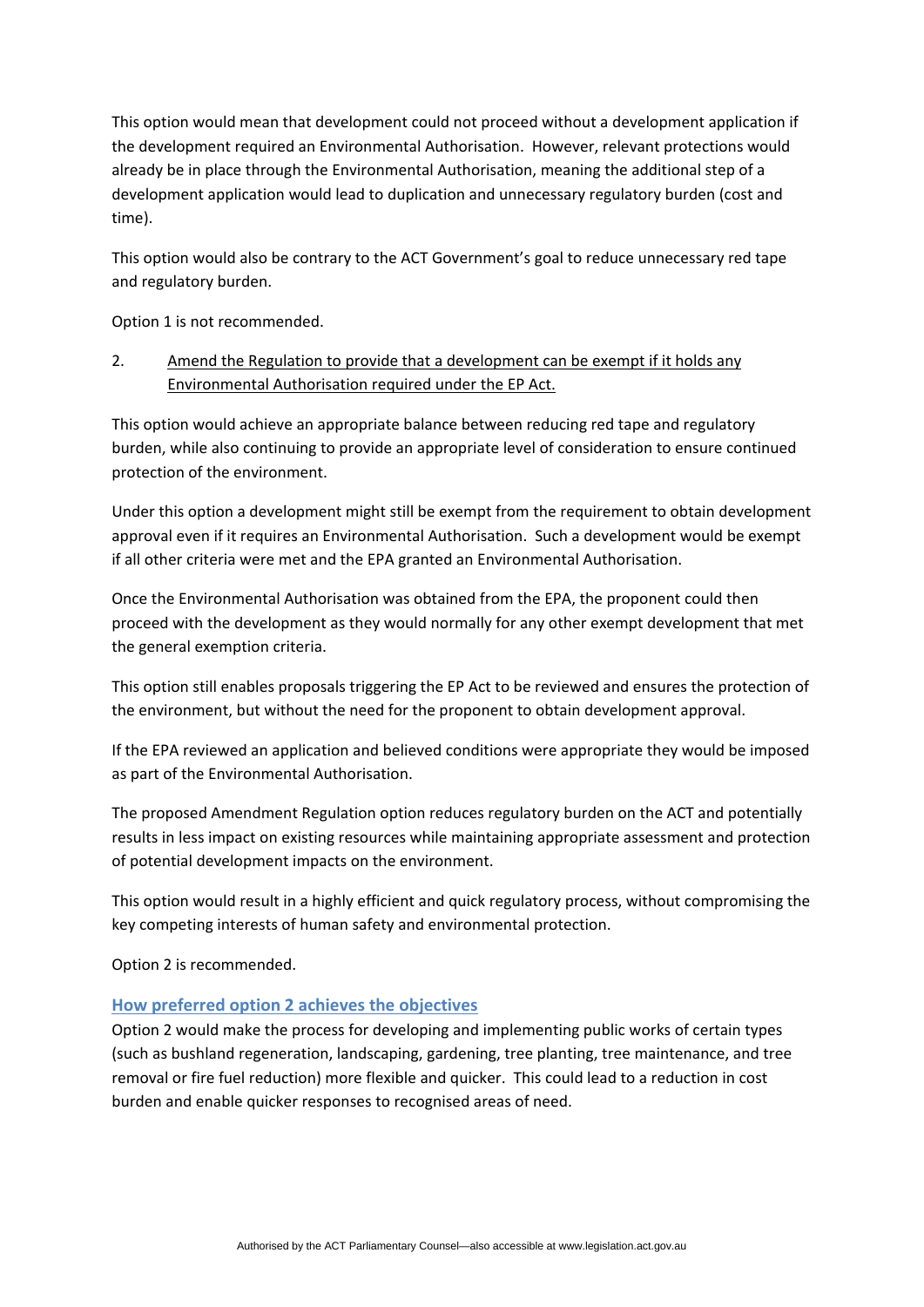# <span id="page-7-0"></span>**Impact analysis**

An impact analysis is provided below, for each of the two identified options. The analysis demonstrates the costs and benefits for the ACT Government, community and business.

#### **Cost/Benefit Summary**

| <b>ANALYSIS OF OPTIONS</b>                                                                                                                                      |                                                                                                                                                                                                                                                                                                                                                                                                                                                                                                  |  |  |  |
|-----------------------------------------------------------------------------------------------------------------------------------------------------------------|--------------------------------------------------------------------------------------------------------------------------------------------------------------------------------------------------------------------------------------------------------------------------------------------------------------------------------------------------------------------------------------------------------------------------------------------------------------------------------------------------|--|--|--|
| Options:                                                                                                                                                        | <b>Benefits and constraints</b>                                                                                                                                                                                                                                                                                                                                                                                                                                                                  |  |  |  |
| 1. Do nothing                                                                                                                                                   | 1. Benefits - the environment continues to be protected<br>through formal mechanisms including retaining the<br>development assessment process for relevant developments<br>including public notification processes and in some cases<br>third party ACAT merit review rights.                                                                                                                                                                                                                   |  |  |  |
|                                                                                                                                                                 | Constraints - requiring development approval for defined<br>public works development imposes an additional layer of<br>regulation, and may potentially hinder the ability of the ACT<br>to undertake simple and sometimes critical public works<br>(for example bushfire preparedness). This is an unnecessary,<br>time consuming and costly exercise.                                                                                                                                           |  |  |  |
| 2. Amend the Regulation to<br>provide that a development<br>can still be exempt if it holds<br>any Environmental<br>Authorisation required under<br>the EP Act. | Benefits - red tape reduction and reduced regulatory<br>burden. The proposed change removes the need for the<br>ACT to seek development approval for prescribed public<br>works and removes the related costs and timeframes arising<br>from the development application process.                                                                                                                                                                                                                |  |  |  |
|                                                                                                                                                                 | Relevant environmental values will continue to be protected<br>through existing and well used processes (such as<br>environmental significance opinions and Environmental<br>Authorisations). While the change nominally extends the<br>scope of existing exemptions, the extension will only apply<br>to developments that would already be exempt but for the<br>fact they require an Environmental Authorisation.                                                                             |  |  |  |
|                                                                                                                                                                 | Constraints - this measure will amount to an extension of<br>the scope of exemptions with a consequent reduction in<br>mechanisms for community comment on the development.<br>This is because development that is exempt is not subject to<br>public notification and is not subject to third party ACAT<br>merit review. It is important to note this will only extend to<br>those developments that meet the public works definition<br>and the general exemption criteria in the Regulation. |  |  |  |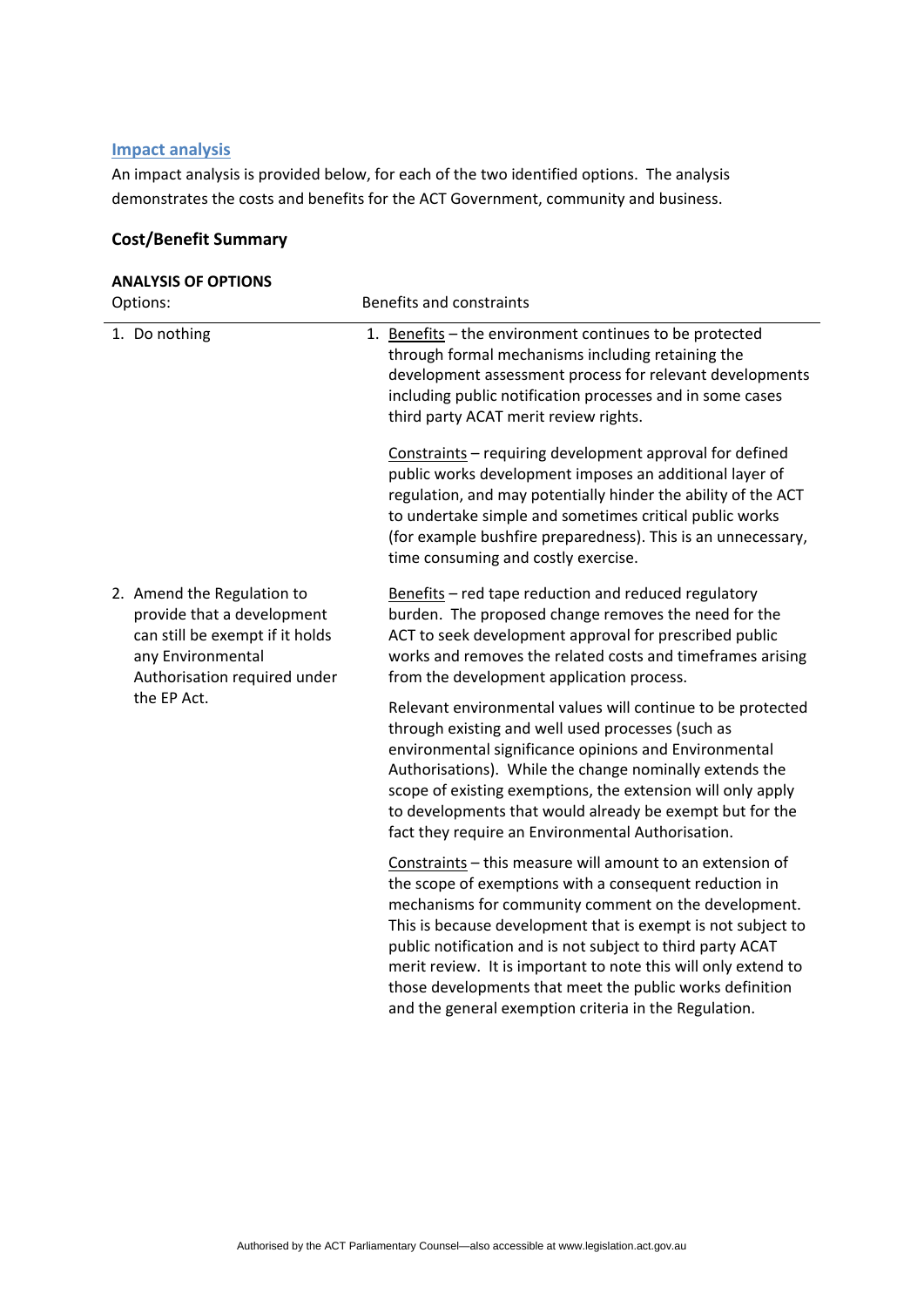# **COST BENEFIT ANALYSIS OF OPTION 2 (recommended option)**

| <b>Sector</b>   | <b>Costs</b>                                                                                                                                                                                                                                                                                                                                                                                                                                                                                         | <b>Benefits</b>                                                                                                                                                                                                                                                                                  |
|-----------------|------------------------------------------------------------------------------------------------------------------------------------------------------------------------------------------------------------------------------------------------------------------------------------------------------------------------------------------------------------------------------------------------------------------------------------------------------------------------------------------------------|--------------------------------------------------------------------------------------------------------------------------------------------------------------------------------------------------------------------------------------------------------------------------------------------------|
| Government      | • potential for community<br>concern in relation to no<br>longer having an opportunity<br>to comment on development<br>applications through the<br>public notification process.<br>However, this cost is<br>mitigated by limiting the<br>Amendment Regulation to<br>only apply to defined public<br>works developments that are<br>undertaken by the ACT and<br>meet the general exemption<br>criteria. The development<br>must also meet all<br>requirements of the<br>Environmental Authorisation. | • Improved streamlining of the<br>development assessment<br>process.<br>• Reduction in the resources<br>required to prepare DA<br>documentation<br>• Reduction in the use of<br>development assessment<br>resources as a result of the<br>extension of exemptions to<br>prescribed public works. |
|                 | • There will be a minor<br>reduction in revenue,<br>through decreased<br>development application<br>fees.                                                                                                                                                                                                                                                                                                                                                                                            |                                                                                                                                                                                                                                                                                                  |
| <b>Business</b> | · Nil identified.                                                                                                                                                                                                                                                                                                                                                                                                                                                                                    | • Reduced regulatory burden<br>will allow the ACT to<br>reallocate resources that<br>may be used to improve the<br>safety of the community and<br>facilities in it.                                                                                                                              |
| Community       | • Community will no longer<br>receive an opportunity to<br>provide comment on<br>proposed development<br>applications.                                                                                                                                                                                                                                                                                                                                                                               | • Reduced regulatory burden<br>will allow the ACT to<br>reallocate resources that<br>may be used to improve the<br>safety of the community and<br>facilities in it.                                                                                                                              |
|                 | . Public works that are exempt<br>will now not be subject to<br>third party ACAT merit<br>review. While this nominally<br>extends the scope of existing<br>exemptions, the extension<br>will only apply to<br>development that would<br>already be exempt but for the<br>fact that the development<br>requires an Environmental<br>Authorisation or<br><b>Environmental Protection</b><br>Agreement.                                                                                                 |                                                                                                                                                                                                                                                                                                  |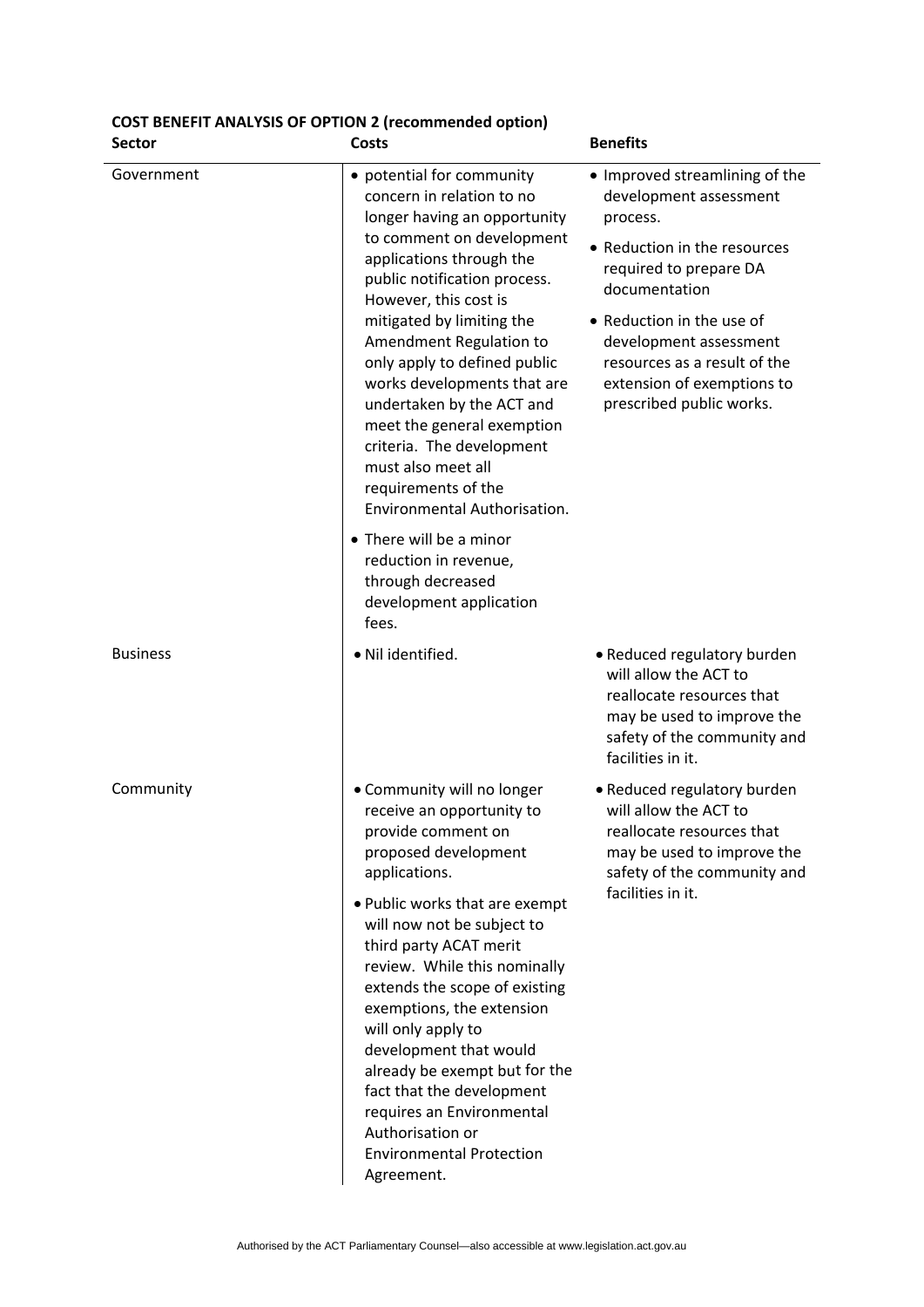| <b>Sector</b> | Costs                                                                                                                                                                                                                                                                                                             | <b>Benefits</b> |
|---------------|-------------------------------------------------------------------------------------------------------------------------------------------------------------------------------------------------------------------------------------------------------------------------------------------------------------------|-----------------|
|               | However, this cost is<br>mitigated by limiting the<br>Amendment Regulation to<br>only apply to defined public<br>works developments that are<br>undertaken by the ACT and<br>meet the general exemption<br>criteria. The development<br>must also meet all<br>requirements of the<br>Environmental Authorisation. |                 |

# <span id="page-9-0"></span>**Consistency of the proposed law with the authorising law**

Section 133(1)(c) of the Planning and Development Act states that exempt development means development that is exempt from requiring development approval under a regulation.

The Amendment Regulation is within the parameters of the authorising law. There is currently a multitude of developments that are exempt from requiring development approval. The number and breadth of developments that are exempt has broadened since the planning system was reformed in 2007. The proposed law is also consistent with the objects of the Planning and Development Act.

It is important to note the proposed law does not create an entirely new category of exempt development, but modifies the qualifying criteria. The proposed law is not inconsistent with the policy objectives of other ACT law.

## <span id="page-9-1"></span>**Transitional arrangements**

The proposed regulation does not have retrospective effect. No transitional arrangements are necessary.

## <span id="page-9-2"></span>**Mutual Recognition**

There are no mutual recognition issues as the Planning and Development Act operates as a standalone piece of planning legislation with each State and Territory managing planning under its own legislation. There are no opportunities for mutual recognition as there are for example for building licenses.

# <span id="page-9-3"></span>**Brief assessment of the consistency of the proposed law with Scrutiny of Bills Committee principles**

The Committee's terms of reference require it to consider whether (among other things) any instrument of a legislative nature made under an Act which is subject to disallowance and/or disapproval by the Assembly (including a regulation, rule or by‐law):

- is in accord with the general objects of the Act under which it is made;
- unduly trespasses on rights previously established by law;
- makes rights, liberties and/or obligations unduly dependent upon non reviewable decisions; or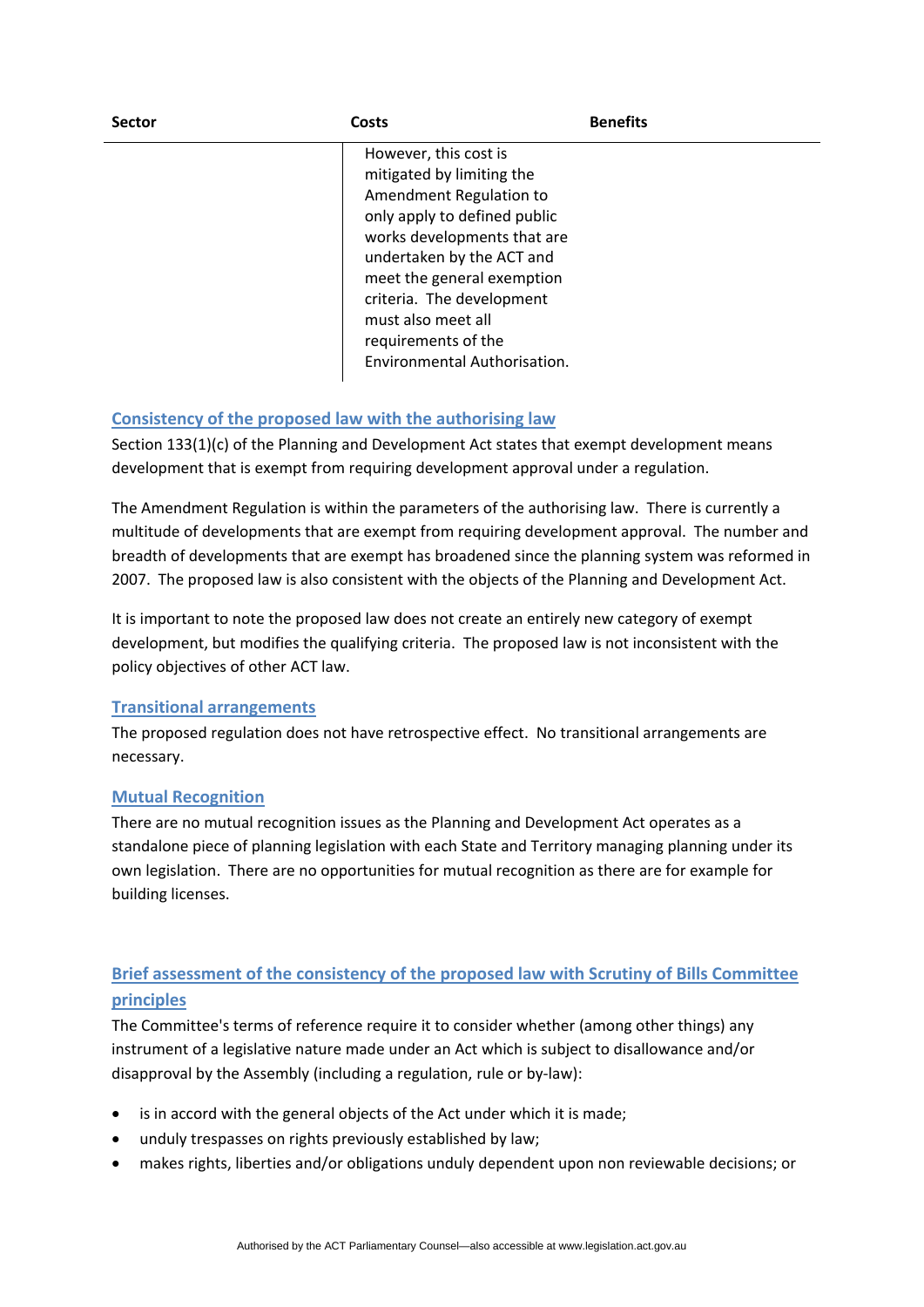contains a matter which in the opinion of the Committee should properly be dealt with in an Act of the Legislative Assembly.

The proposed law could potentially be considered to trespass on rights previously established by law as it removes an existing opportunity to comment on a development application and a right to review. The issue is whether it does so unduly.

In addition, by removing existing review rights, the proposed law makes certain rights dependent on decisions that are non‐reviewable. Again, the issue is whether it does so unduly.

The Planning and Development legislation modified third‐party appeal rights, so that in general terms, only development applications having significant off site impacts, particularly in residential areas, would be open to third-party appeals. Third-party appeal rights have been significantly modified during the first six years of the Planning and Development Act's operation to align it with the core policy objectives of increasing certainty and clarity around development processes and making the planning system faster, simpler and more effective.

The proposed law is specific, not general in its application, and only applies to defined development that satisfies the general exemption criteria, holds an Environmental Authorisation (if required) and is being undertaken by the Territory. Development that triggers Schedule 4, for example, would not be eligible for the proposed exemption.

It should also be noted that Environmental Authorisations may include conditions, can be suspended or cancelled and involve public consultation. It is an offence to undertake an activity that would otherwise require an Environmental Authorisation. It is also an offence to contravene a condition of an Environmental Authorisation.

In all the circumstances, it is contended that the proposed law does not trespass unduly on previous rights established by the law nor does it make certain rights unduly dependent on non reviewable decisions.

There remains the question of whether the proposed law contains matters that should properly be dealt with in an Act (as opposed to a regulation). The Planning and Development Act and Regulation currently list a range of developments that are development application exempt when certain criteria are met.

Section 133(1)(c) of the Planning and Development Act states that exempt development means development that is exempt from requiring development approval under a regulation. Schedule 1 of the Regulation outlines those developments which are exempt from the requirement for development approval. This means the proposed law is within an express power granted by the Legislative Assembly and in line with its intended purpose of focussing development assessment on matters of greater impact (both onsite and offsite). The Legislative Assembly has also had an opportunity to consider several regulations made under this provision on previous occasions.

In summary the proposed law does not unduly trespass on existing rights, or, make rights unduly dependent upon non reviewable decisions and is an appropriate matter for regulation.